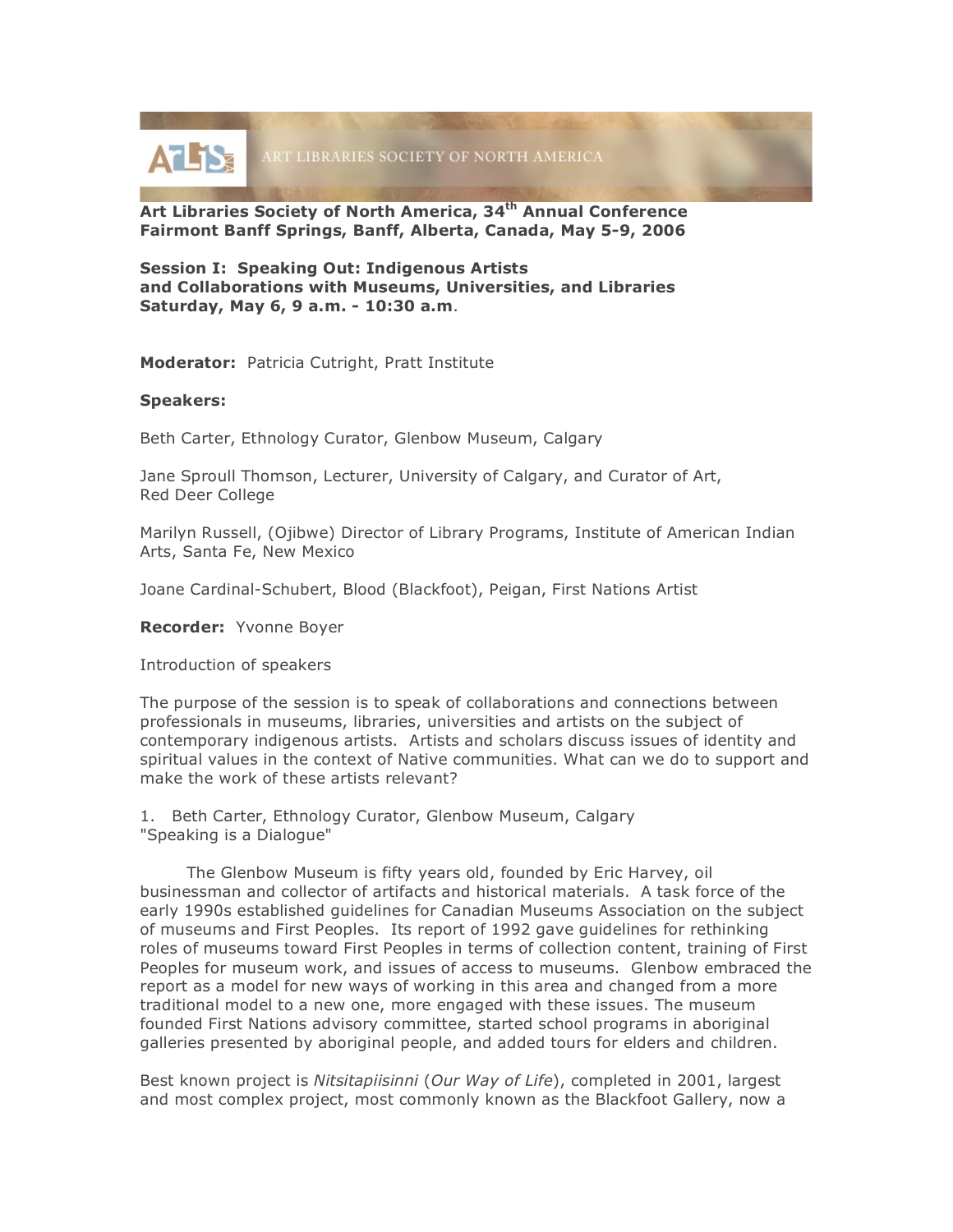permanent exhibit. A group of 17 elders, representing four Blackfoot communities, advised the museum on this project, choosing artifacts and developing themes. Museum staff and community members worked as collaborators. This collaboration resulted in reevaluating the role of curators to work more closely with the community. A decision was made to spend more time out of the museum, to offset a sense of intimidation felt by community members. The museum also created a First Nations Liaison position, with an aboriginal staff to speak to the community.

Other, smaller projects were devoted to same issues with the role of curator as facilitator and collaborator.

Small circular space within permanent exhibit is devoted to these smaller and temporary exhibits. *Logo Indian* is an exhibit on the art of Kevin Mackenzie, Vancouver artist. He includes his own art and items from the museum collection. He used logos from business and military sources such as Apache helicopters and Tomahawk missiles. An aboriginal intern curated the show with the artist.

The goal is to make the workings and policies of the museum more transparent to the communities it serves, to build relationships with community, and to build selfesteem among community members.

*Secrets and the Pain that Comes with Them* is an autobiographical exhibit by Gale Cardinal (Cree Culture), on the subject of her difficult and challenging life, now put into words and images that speak to relevant and topical issues for the aboriginal community. Carter worked with the artist by photographing sites relevant to the theme of the exhibit.

Other examples of such exhibits are: *Ten Grandmothers Project*, using quilt making as the medium for the wisdom of aboriginal woman for a strong family and another project, *Nakota Nation Pride*, where high school students curated displays of works in the museum collection and of their own art work, using imagery of the horse culture and grass dancing.

As a result of these changes in curatorial practice and outreaches to communities, the indigenous people are now happy to visit the museum.

2. Jane Sproull Thomson, Lecturer, University of Calgary, and Curator of Art, Red Deer College "Learning Native Art History: Native Art Sources Used by Curators and Teachers"

Thompson teaches three different courses in a program called Weekend University to address needs of full time workers or those who have delayed their education. There is great variety of backgrounds in students. The attempt is to give students an experiential opportunity in a long period of study in a given Saturday, typically eight hours in two sessions.

One course is called Inuit Art, emphasizing the Canadian component, leading to another course called Inuit Graphic Art and Survey of Native North American Art. Sources and materials tend to be experiential and experimental, such as using texts like *The Trickster Shift: Humor and Irony in Contemporary Native Art* by Allan Ryan, due to his unique approach to the art. It is important to look at Native American art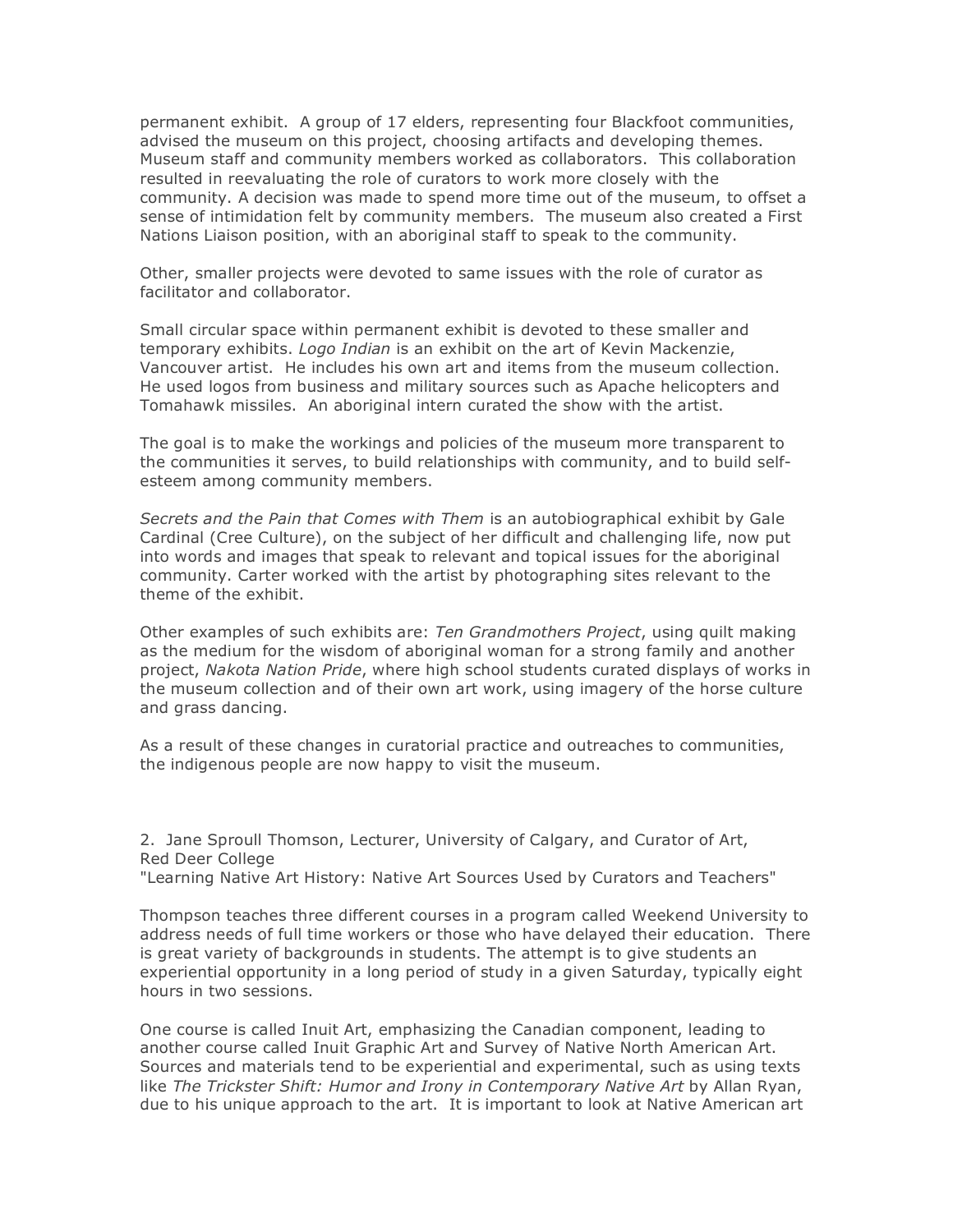from a different perspective, to provoke a shift in consciousness. Students tend to be non-aboriginal and need extra background in that culture. Anthropology and archaeology are also useful methods of teaching unfamiliar material, as is breaking up the course into discussion groups to analyze art works based on important themes such as racism, stereotyping and reappropriation of land. Many of the students don't have access to a library, so much teaching material is placed on a website for the course, based on Blackboard. To break up long class periods, a mixture of teaching materials is necessary, such as music and film, including the award winning and all-Inuit produced film *Atanarjuat*.

Other class events include gallery visits, exhibition projects, storytelling (the history of the people, the cultural heritage), discussions of Native art issues (stereotyping, sexism, reclaiming land, etc.) independent research and publication projects.

Future plans for these courses are for distance learning, based on an all-online course.

3. Marilyn Russell, (Ojibwe) Director of Library Programs, Institute of American Indian Arts, Santa Fe, New Mexico "How Art Libraries Support Indigenous Artists"

The Institute of American Indian Arts is dedicated to educating Native American people, based on a 1962 Congressional initiative and executive order by the Kennedy administration. We need to identify how librarians can support the educational mission of IAIA. It is a fully accredited four-year art school, offering degrees in many media and Indian studies. The mission statement supports Indian culture and creativity comprehensively. The library supports all aspects of the mission.

The artwork of three members of the IAIA art faculty was featured (Linda Lomahaftewa, Norman Akers, Karita Coffey), emphasizing their themes and quality of the imagery. Works by Director Russell were also shown, especially from the "Spirit Woman" series with the emphasis and use of symbols.

The library also serves the community as a center for gatherings of different kinds, in order to provide access to materials and to provide a forum for open discussion. The library has subscriptions to over fifty tribal newspapers, a valuable resource for the community.

The challenges for the library include adjusting to digital media and distance education and to making good choices in times of rapid change. All librarians need to establish strong collaborations with other librarians throughout the world, in order to support research and education as comprehensively as possible in this global environment.

4. Joane Cardinal-Schubert, Blood (Blackfoot), Peigan, First Nations Artist "Sharing Contemporary UPspeak on Anthro/Ethno Aboriginal Art Soup"

Cardinal-Schubert spoke of the need of a historical study of early aboriginal artists, those who made it possible for the contemporary recognition of this field. The early aboriginal artists were the illuminators and scribes, providing historical billboards.